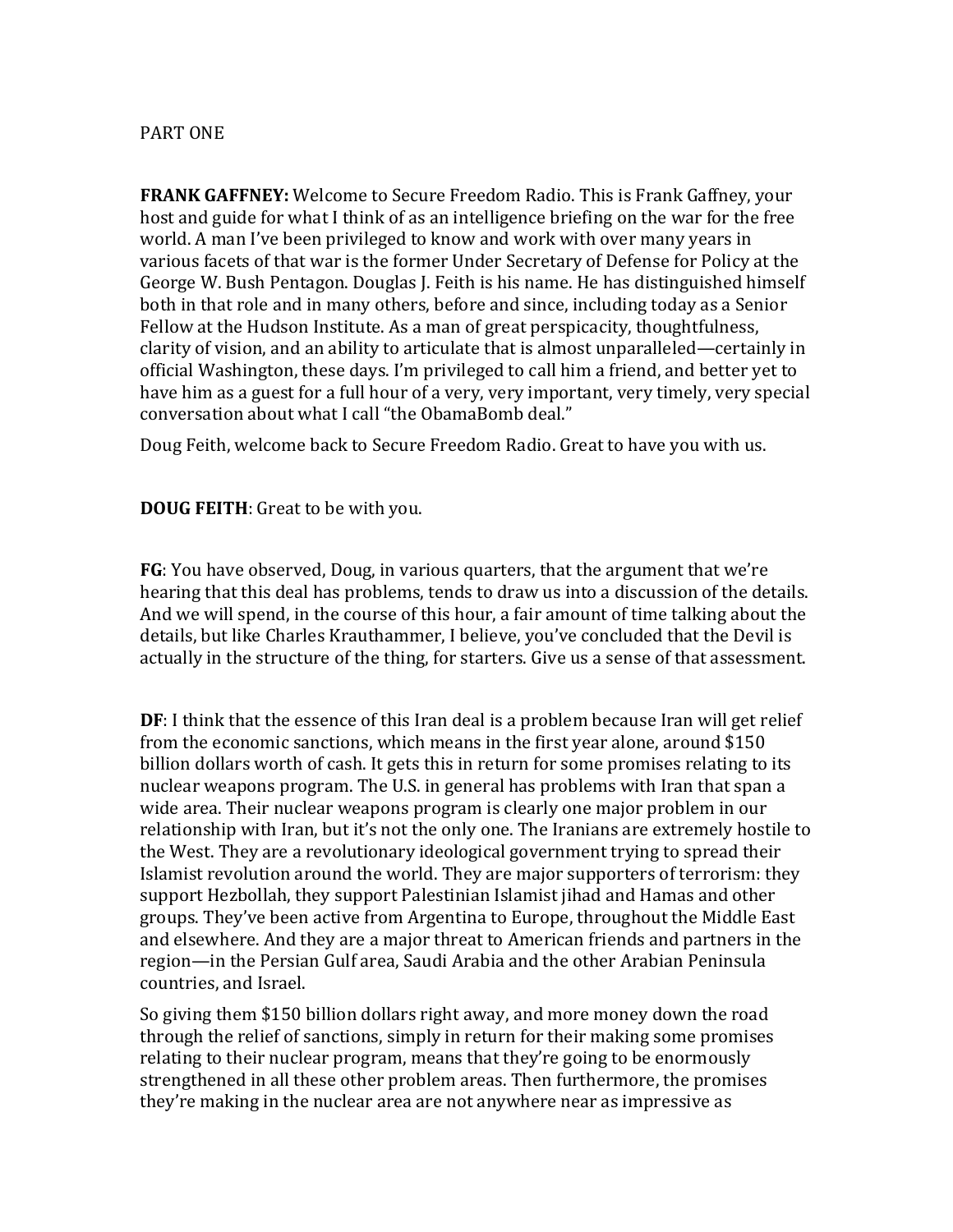President Obama and Secretary Kerry have suggested. So that's fundamentally the problem with this deal, and I don't think you need to get into the details of the 100 plus page agreement to see that flaw in the agreement.

**FG**: Yeah, we will get into those details. Having said that, I'd just as stay at the 30,000-foot level, Doug Feith. The argument that the Administration is basically making, is that the possibility that this deal will work out, and actually keep Iran from having nuclear weapons, for a period of time—and there's a heated dispute as to how long that will be, but they're arguing it will be at least for 10 years, and throughout that period they'll be a year from a breakout and so on—and the alternative to that very, well, basic and perhaps even inadequate arrangement, is that they will avoid a war. That we will not have that as the only real alternative. Talk a little bit about your response to that contention, and why the critics of this agreement are entitled to actually to find in recent experience, including that you had in your time in the Pentagon as the Under Secretary of Defense for Policy, an alternative in the form of what I think you've called in the Wall Street Journal coercive diplomacy.

**DF**: Yes, the President has said that the alternatives to his diplomatic approach to Iran—the approach that produced this deal—was war. And so he's been able to deflect a lot of criticism of the deal by saying that the criticism may or may not be true, but the alternative is clearly worse than anything he's done, because the alternative is war. I don't think that's a correct way of seeing this situation. I don't think he's correct in saying that the only alternative to his diplomacy is war. There are two major ways of approaching diplomacy with problem countries.

One way, which I would call "cooperative diplomacy," is based on the idea that we can make a deal with a basically well intentioned other country based on a common agreement on the rules of the road. And if you're dealing with a country that's trustworthy, if you're dealing with a country where you have some differences but you share principles, then you can resolve a problem in a cooperative way and expect them to comply with their arrangement, and the whole operation is cooperative. I don't think it's realistic to do that with a country like Iran that is as hostile and uncooperative as they are.

But the alternative to that kind of cooperative diplomacy--which is the approach that the Obama Administration in fact took towards the Iranians, and I think is naïve--the alternative is not war. The alternative is what I would call "coercive diplomacy." Where you use diplomacy to clarify, not to seek cooperation with a hostile and uncooperative regime, but to clarify lines. When you say to a regime that you don't trust, "We want to make sure that there are not misunderstandings here. If you do certain things, then we will do certain things in response. But if you do hostile things, then we will increase the pressure on you as follows." So you use diplomacy to try to shape the other country's behavior by being clear about what kinds of penalties they will face if they do dangerous and hostile and uncooperative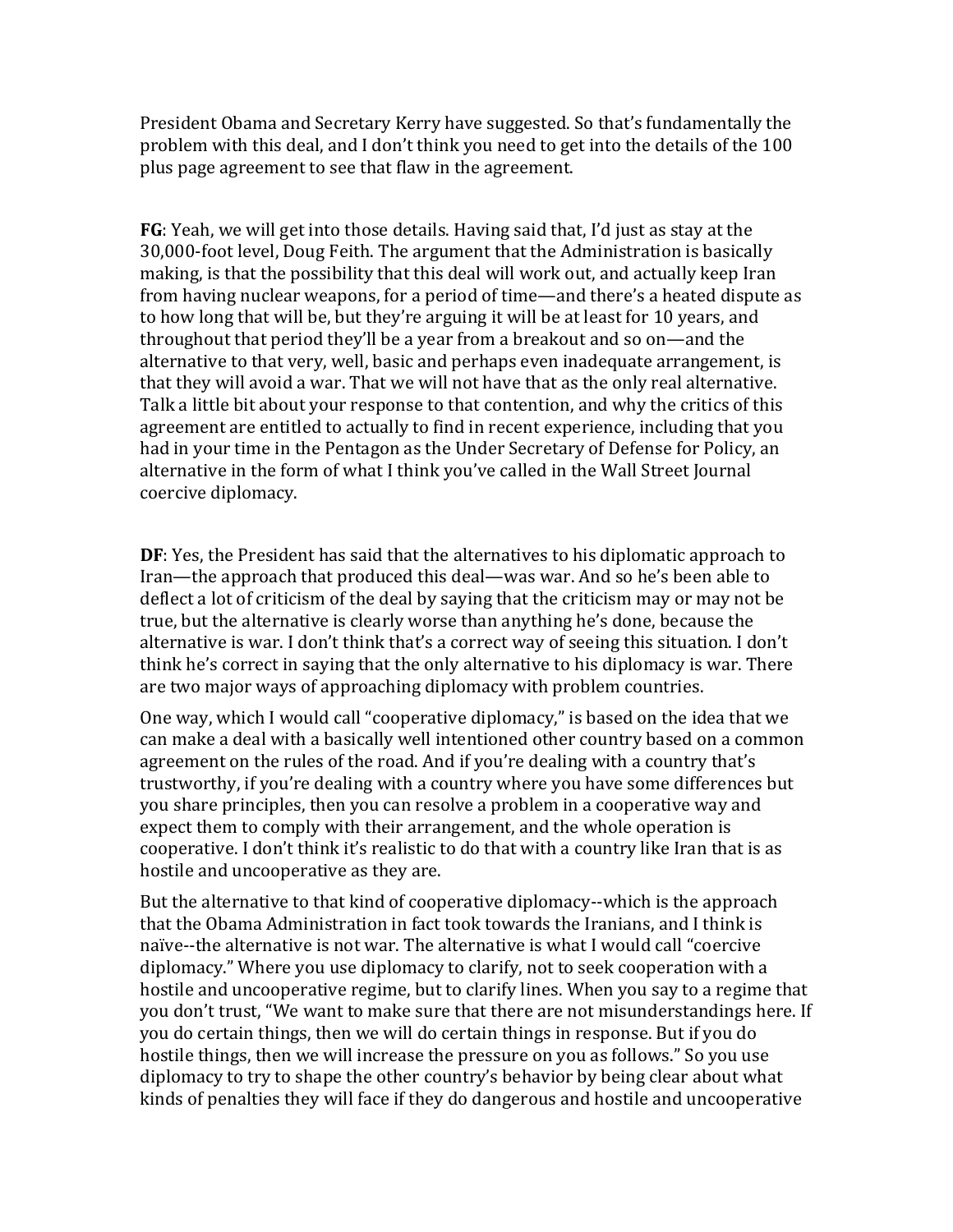things, or what kind of relief you can give them if they start doing things that you think are more beneficial and improves the security of the world. That kind of diplomacy, which has nothing to do with assuming the good intentions of the other side, was an option.

We would have been much better off if we're going to conduct diplomacy with Iran, conducting a coercive type diplomacy than this completely naïve approach that President Obama and Secretary Kerry used with the Iranians.

**FG**: Yeah, naïve is a charitable way to describe it. Feckless and, as indicated, wholly inadequate, perhaps, is a little more to the point.

Doug Feith, we have to take a short break. When we come back, we'll talk a bit about that practice of coercive diplomacy. During the Bush Administration, and its success in ending the nuclear weapons program of Libya, and more generally, the negotiation practice of this Administration by contrast. Doug Feith, the author of "War and Decision: Inside the Pentagon at the Dawn of the War on Terrorism," and many other fine, fine publications, right after this.

PART TWO

**FRANK GAFFNEY**: We're back, visiting with Douglas Feith, the former Under Secretary of Defense for Policy, the number three position in the Defense Department during the George W. Bush administration—at an epic moment, by the way, chronicled in his masterful memoirs entitled, "War and Decision: Inside the Pentagon at the Dawn of the War on Terrorism."

Doug, we were talking a bit about there being really an alternative approach to dealing with a hostile power, like the Iranians, in the fashion that the Obama Administration has done, which you call a "collaborative diplomacy," or "cooperative diplomacy." In the case of disarming Libya of its nuclear weapons program, your team was highly successful in applying this other approach, the "coercive diplomacy," as you call it. Just remind us of both the difference in approach and the difference in outcome.

**DOUG FEITH**: The George W. Bush Administration made it clear that we were focused on the particular dangers that came from regimes that both supported terrorism and pursued weapons of mass destruction. Because after 9/11, which created a new era in international affairs, there was an appreciation of how dangerous weapons of mass destruction in the hands of terrorist groups would be. So President Bush focused the world's attention with his Axis of Evil speech on the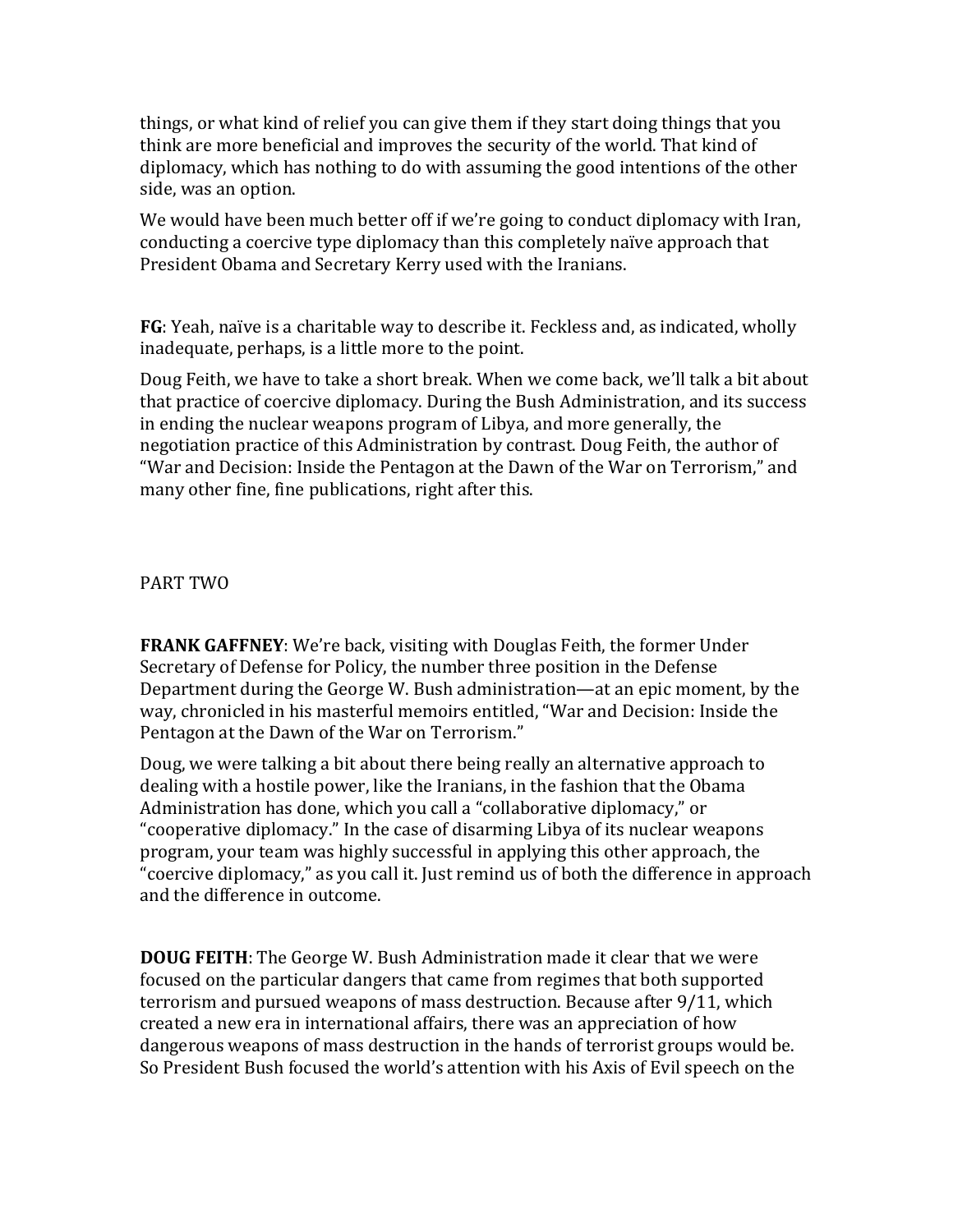idea that there are countries that both pursue WMD and support terrorism, and could become sources of WMD to terrorist group. That was a major theme.

Having made that point, President Bush then decided to overthrow the government of Afghanistan and then to overthrow the government of Iraq. Immediately after the overthrow of Saddam Hussein, or soon thereafter, the United States intercepted a shipment of nuclear weapons related material that was going to Libya. We intercepted the ship in the Mediterranean, and it highlighted the Libyan nuclear weapons program. When that interception occurred, the Libyan dictator Muammar Gaddafi panicked, and realized that he may suffer the fate of the leaders of Afghanistan and Iraq. Through his panic, he decided that he was going to change Libya's policy on WMD, and give up his program. So he invited the British and the Americans in and told us what he had in the way of WMD production capability and facilities and material. And told us much more than we knew—I mean, this wasn't like dealing with the Iranians now, where we have to pull teeth to get information, and they give us dishonest information, and they drag this out. Gaddafi had obviously come to the decision, he felt coerced by circumstances. He came to the decision that he wanted out of that business. So he completely openly revealed information, invited American and British experts in, and told us a lot more than we knew. I mean, it wasn't a matter of grilling him and trying to extract pieces of information; he just opened up the books as it were. We dismantled his chemical and nuclear programs, and that was a really high watermark in international nonproliferation efforts. It's an example of how a regime of that kind can be coerced by its concern of what the consequences are of its pursuing weapons of mass destruction programs that we consider to be unacceptable and extremely dangerous.

**FG**: Let me just ask, Doug Feith, because you not only served as I've mentioned in the George W. Bush Administration, at the highest levels of government. Back in the day when we were young men in the Reagan Administration, you were responsible for negotiations policy as a Deputy Assistant Secretary of Defense. In the course of what we've been watching here, and specifically the contrast between coercive diplomacy as successfully practiced in Libya by the Bush Administration, we've witnessed a totally different approach—again, you've suggested it was naïve. It really seems as though it was hapless, and almost pathetic, certainly humiliating, really, the way that John Kerry and the Obama team, and for that matter it must be said the other members of this negotiation to the extent that they played a role in shaping its final outcome, was absolutely at odds with this approach. It was pleading, not coercive. It was capitulating, not demanding.

Give us a flavor as you see it, with the broad brush of history as the background here, how this negotiation's practice, tradecraft, performed and gave rise to this particular result.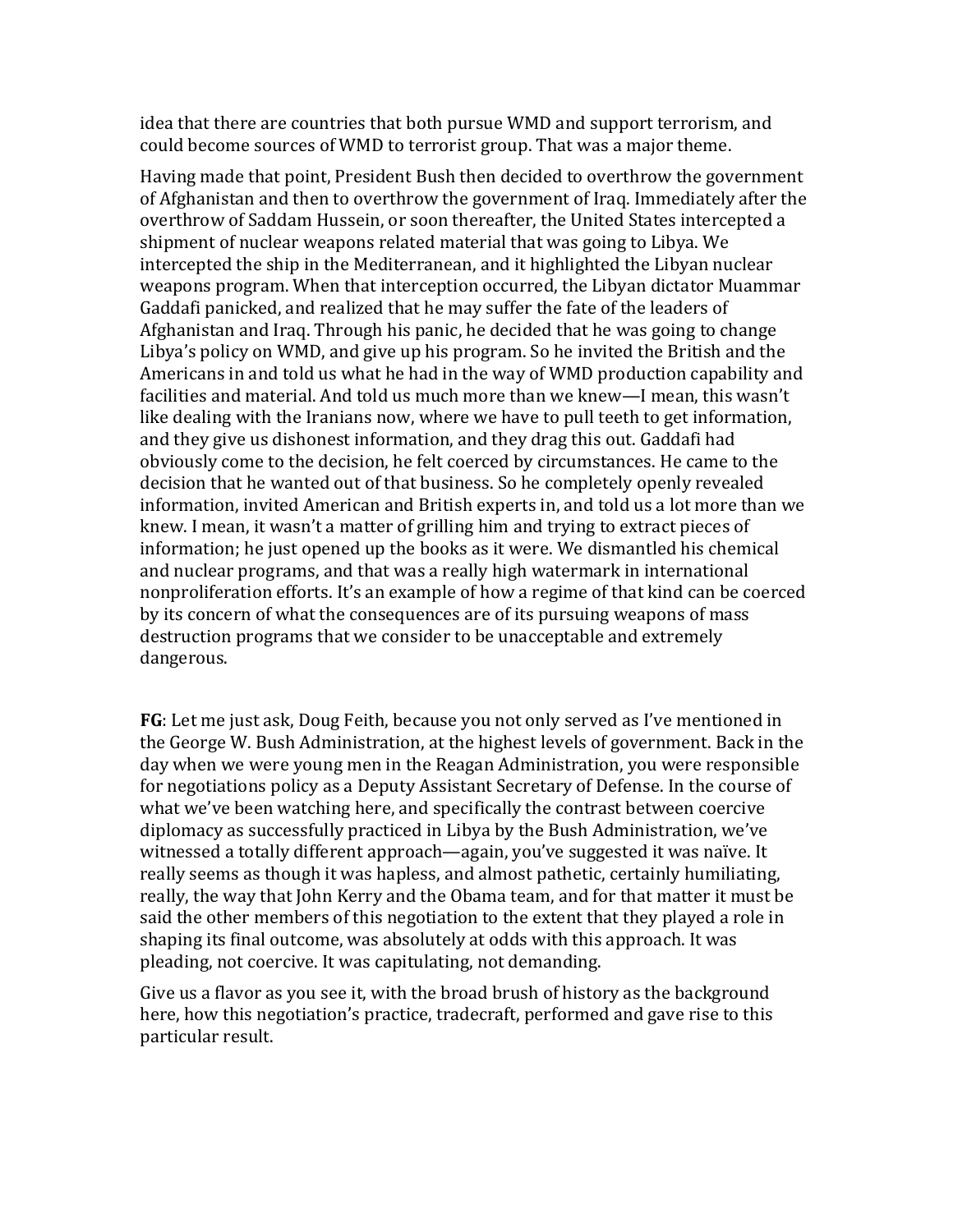**DF**: I don't think that the problem that President Obama and Secretary Kerry had with the Iranians resulted from their inability to negotiate in a tough fashion. I don't think that's the problem. The problem—and the fact that they can be tough is proven by how tough they are in negotiating with their domestic political opponents.

**FG**: [LAUGHS] Yeah, the toughest seems reserved for that, I must say.

**DF**: I really think it's important to understand that it's not a lack of negotiating skill that we saw in their approach to Iran. I think there was a strategic idea they had--a really bad strategic idea in my opinion--that the negotiations reflected, and looked like they were being poorly negotiated because they were actually being motivated by, I think, a completely misguided strategic idea. And the strategic idea that motivated these talks was that if the United States changed its behavior and became friendlier, more modest, more cooperative with the Iranians, more apologetic towards the Iranians, that we could repair the damage in our relationship with Iran, which President Obama believes the United States was responsible for over the decades, and that we could turn Iran from a hostile country into a cooperative and, in time, friendly country. And that we could move from confrontation to cooperation and joint projects with Iran.

I think that's the reason that we made concession after concession. It's not that President Obama is incapable of being hardheaded and tough. If you look at the way that he's dealt with the Republicans on Capitol Hill, he's been one of the most hardheaded and one of the toughest and one of the most ruthless negotiators that we've ever had as President.

**FG**: No, it's true. It's a very fair point, and I want to develop a little further after the break. This is really the crux of the issue, is what has come about as a result of this misguided policy approach towards the Iranians.

When we come back, the former Under Secretary of Defense for Policy, Douglas J. Feith, will talk with us about some of the particulars of this deal, that make it not only defective in myriad ways, but downright dangerous for folks like us. That and more, straight ahead.

## PART THREE

**FRANK GAFFNEY**: Welcome back. We are engaged in a very thoughtful, extended, and important conversation with Douglas J. Feith, formerly the Under Secretary of Defense for Policy, among other things. He worked in other capacities in the Defense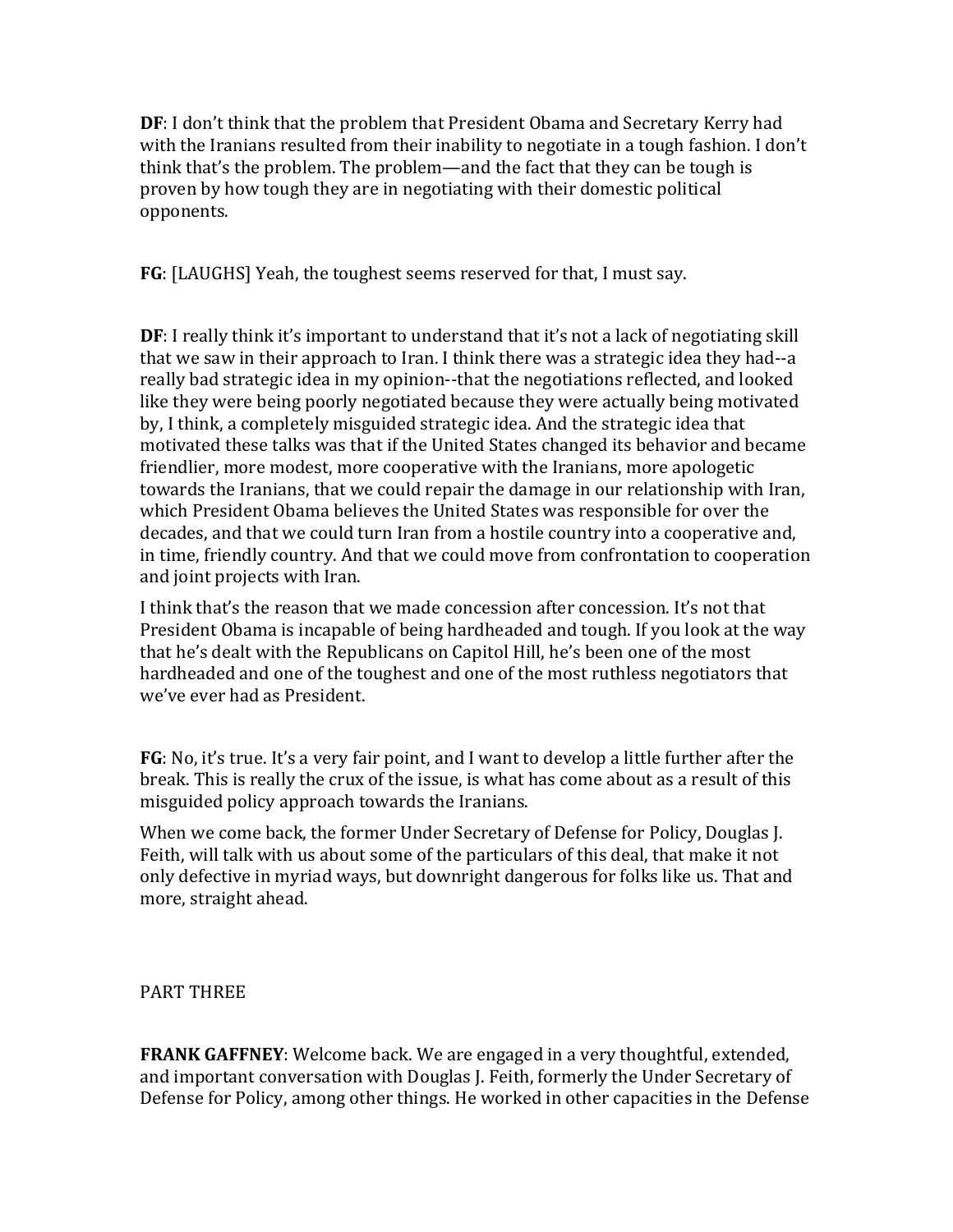Department, the National Security Council. He is currently a senior fellow with the Hudson Institute, a highly regarded institution in Washington, D.C., and the director of its Center for National Security Strategies.

You can find his writings both at the Hudson.org website, and frequently on the pages of outstanding publications like the Wall Street Journal, the New York Times, the Washington Post and so on. He is the author of the single best book on the, well, for want of a better term, the War on Terror. I call it the War for the Free World, but it is the subtitle of his book, entitled "War and Decision: Inside the Pentagon at the Dawn of the War on Terrorism." He was not only inside the Pentagon, he was one of its preeminent figures in strategizing and executing the plan for dealing with the war that was thrust upon us with 9/11.

Doug Feith, again, thank you so much for your time today. You've laid the groundwork brilliantly in terms of how we got here. Let's talk about where we are now and where we're likely to be as a result of this deal. And there are five things that I'd like to particularly ask you to address about it--quite apart from the issues that are generally discussed, notably that the infrastructure remains in place, and verification is mostly, as you've taught me, a matter of looking under the lamplight like the drunk who dropped his keys some place else, but the light's better there. Missing, therefore, the real possibilities—in fact, likelihood—that there will be a lot of stuff going on Iran that we won't be privy to.

But let me ask you about five specific things. The first is that we now find ourselves as a result of this agreement committed to help actually advance Iran's nuclear program. Including by bringing to bear advanced nuclear reactor technology and the like, and assistance from the so-called international community. What are the implications of that?

**DOUG FEITH**: One of the flaws in the approach to nonproliferation for many years has been the idea that when countries promise not to develop nuclear weapons, that various other countries around the world will commit to helping them develop peaceful nuclear technologies. Unfortunately, this has been used by cynical governments to extract important nuclear technology that governments then use for improper military purposes. That basic idea continues in this agreement, and so there are provision in here for countries to feel obliged to help the Iranians develop nuclear technologies that the Iranians promise they will not use for improper purposes—but we know from their history they've violated promises of that kind.

**FG**: Notably the North Koreans come to mind, and I was struck by the news this morning that the North Koreans have said they're not interested in a deal like the Iranians have, having had a deal like that already, as you know, under the Clinton Administration, Doug, which has left them actually with a nuclear weapons program, full stop.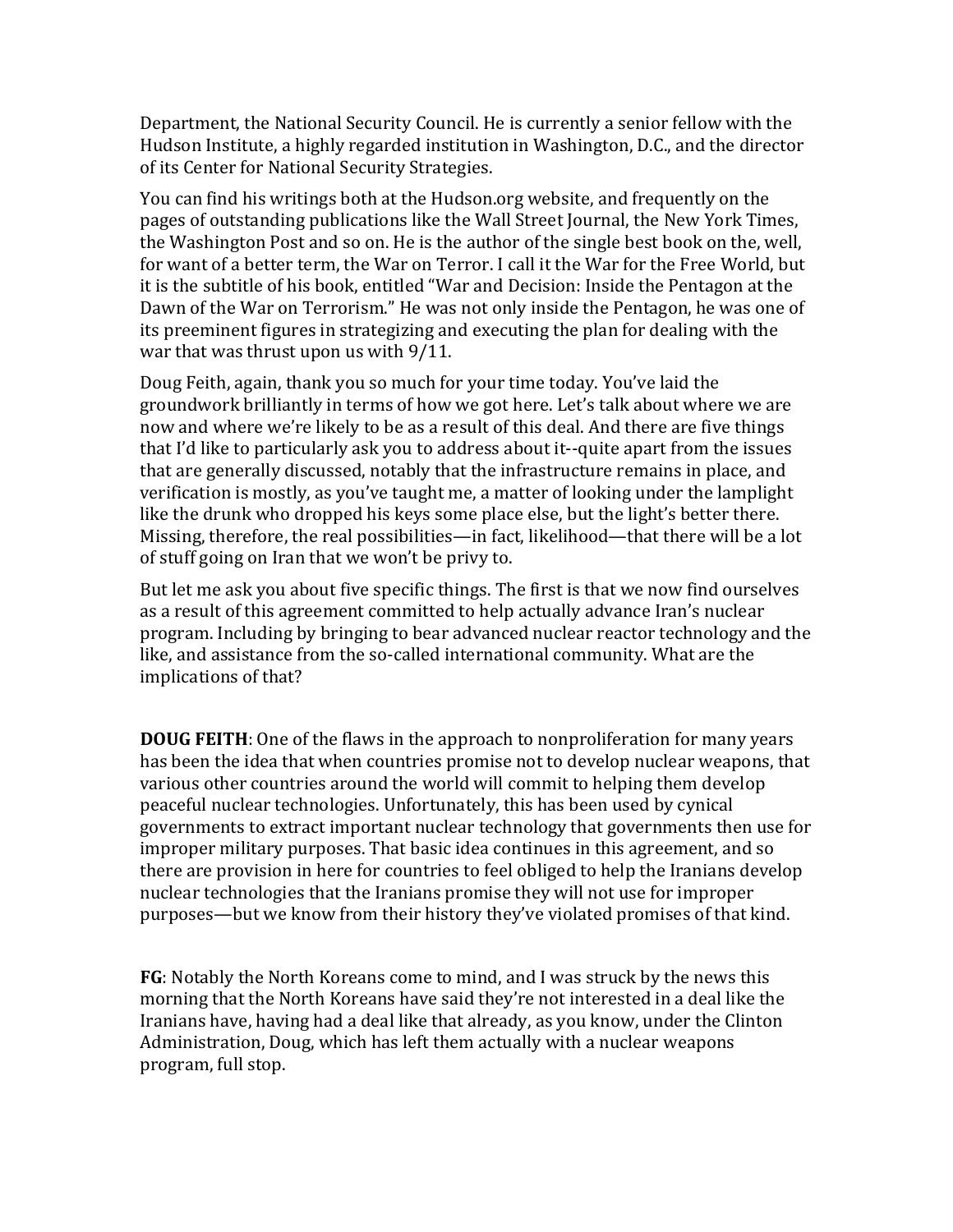Doug, there are two other facets of this deal that don't have anything to do with the nuclear program, per se, that we were told were therefore outside of the ambit of these negotiations, and yet is seems as though very, very ominous concessions were made. Namely with respect to the embargos on Iran's access to conventional arms imports, and also ballistic missile technologies and activities. What, again, are the implications of those concessions?

**DF**: I think those really are among the most outrageous aspects of a shockingly bad deal. The argument that they are outrageous is supported by what the Chairman of the Joint Chiefs of Staff--President Obama's own Chairman of the Joint Chiefs of Staff--said just a few days before the deal was concluded, when he was asked in front of a Congressional panel about the possibility that the United States might lift the restrictions on sales of conventional weapons and missiles to Iran. He described maintaining those restrictions as a red line for him. Implying that he couldn't support the agreement if those restrictions were removed. But the deal did in fact remove those restrictions. You, in your question, highlighted the fact that these are not tied closely to the nuclear program.

What the Administration did was it justified not raising a long list of problems that we have with Iran that are really crucial to our whole strategic difficulty with the Iranian regime. It justified not raising those issues on the grounds that it was going to be focused narrowly on the nuclear issue. Then at the last minute, the Iranians and the Russians demanded that things that would be beneficial to Iran that were not tied closely to the nuclear program, like the conventional weapons restrictions and the missile restrictions, should be brought into the deal. The Obama Administration said yes. So when it came to things that would be beneficial to us that were not directly related to the nuclear deal, the Administration left those things out, but at the last minute was willing to grant brining in some concessions that were beneficial to Iran. That really is one of the most troubling aspects of this very troubling deal.

**FG**: Both of us have sort of suggested that these things like ballistic missiles don't have anything to do with the nuclear program, except of course that they are the delivery system of choice for the nuclear weapons program. I think it's fair to say that in the absence of a nuclear weapon, having an intercontinental-range ballistic missile doesn't make much sense, and we're clearly going to see that capability coming along under the Iranian efforts. Perhaps aided and abetted by an international community that will perhaps quite soon be capable of giving them a hand. All intensifying the threat to this country, of course.

**DF**: And their ability to advance their missile program—missiles that could eventually each us—is enormously increased by the large sums of money they're going to get with the lifting of the sanctions.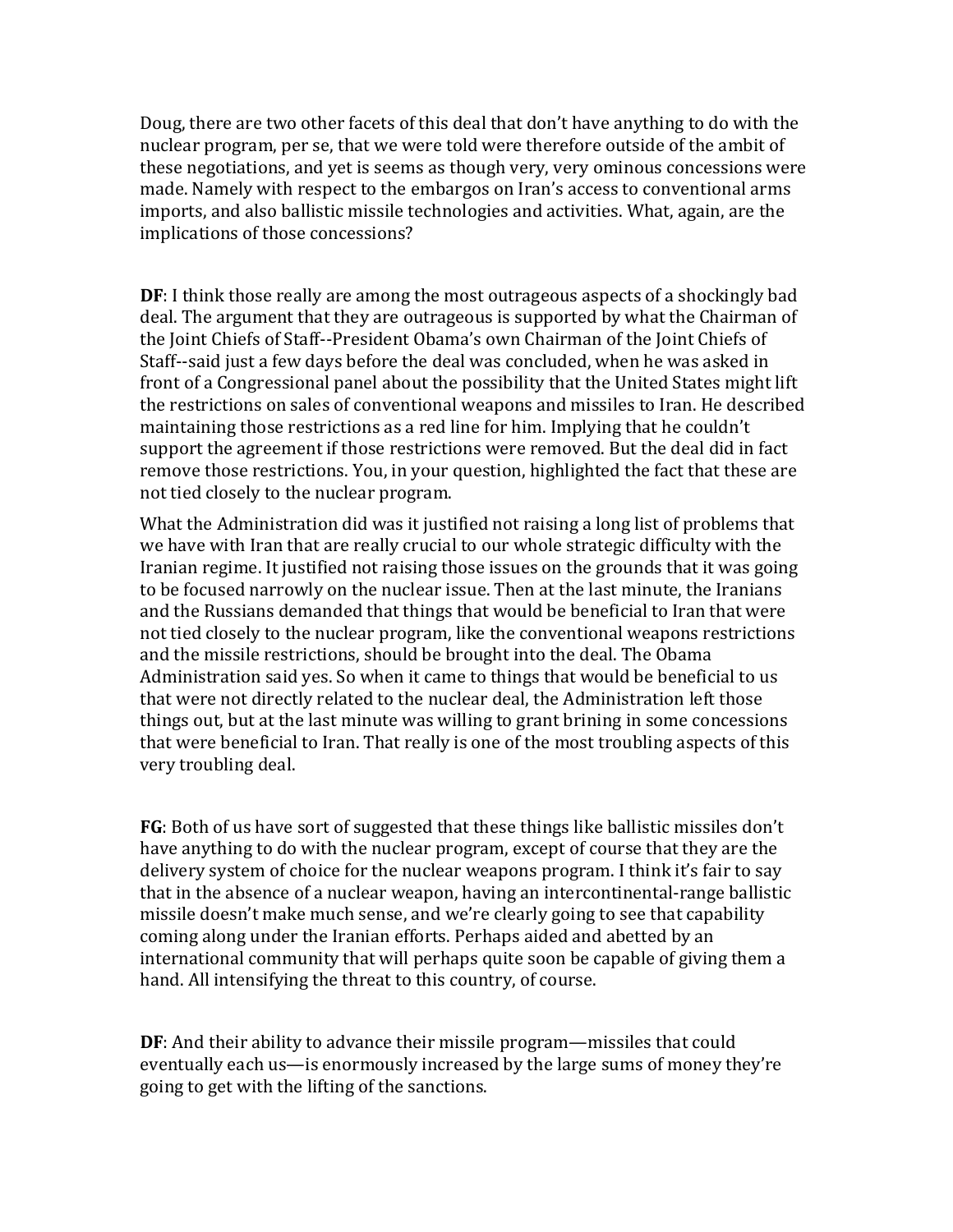**FG**: And that's really what I wanted to hit again is as we discussed, Doug, elsewhere, the Chairman of the Oversight Committee of the House Ways and Means Committee, Congressman Pete Roskam, says the equivalent amount in the U.S. economy, which is of course much larger than Iran's, of \$150 billion dollar windfall, would be \$8 trillion dollars. That suggests a massive increase in the ability of the Iranians, as you've said earlier, to engage in all manner of activities, including those that threaten us—another very troubling facet of this.

Let me ask you finally, Doug, one of the things that I guess came about at the very, very end of the endgame, another astonishing concession, has to do with not only advancing, as we've discussed, the Iranian nuclear program, but actually committing to protect it. What is up with that?

**DF:** This entire deal takes a program that had made Iran for many years a pariah state in the world, and the subject of the United Nations' resolutions that required countries—actually obligated all UN members to cut their economic ties to Iran. It turns that program that had made Iran into a pariah into a completely legitimate program that is entitled to the kind of protection that every country has for its legitimate activities.

**FG**: With the help of the international community, in this case. That's the thing that just boggles my mind, is that we're finding ourselves taking on responsibilities to take that same pariah state qualifying program and make it now something that we're investing in protecting.

Doug, we have to pause for just a moment. When we come back, I want to talk about, having set the stage as you have masterfully, what this is likely to mean in terms of actually increasing the prospects of war in the Middle East, and perhaps beyond.

Douglas J. Feith, our guest, back with that and more, straight ahead.

## PART FOUR

**FRANK GAFFNEY**: We're back, joined for our final installment of this very important conversation over the hour with Douglas J. Feith. A friend and colleague of many years, notably the Under Secretary of Defense for Policy during the George W. Bush Administration. You really will not understand much of what we're talking about without addressing it through the prism of his superb memoirs, "War and Decision: Inside the Pentagon at the Dawn of the War on Terrorism." Doug, again, thank you for your time.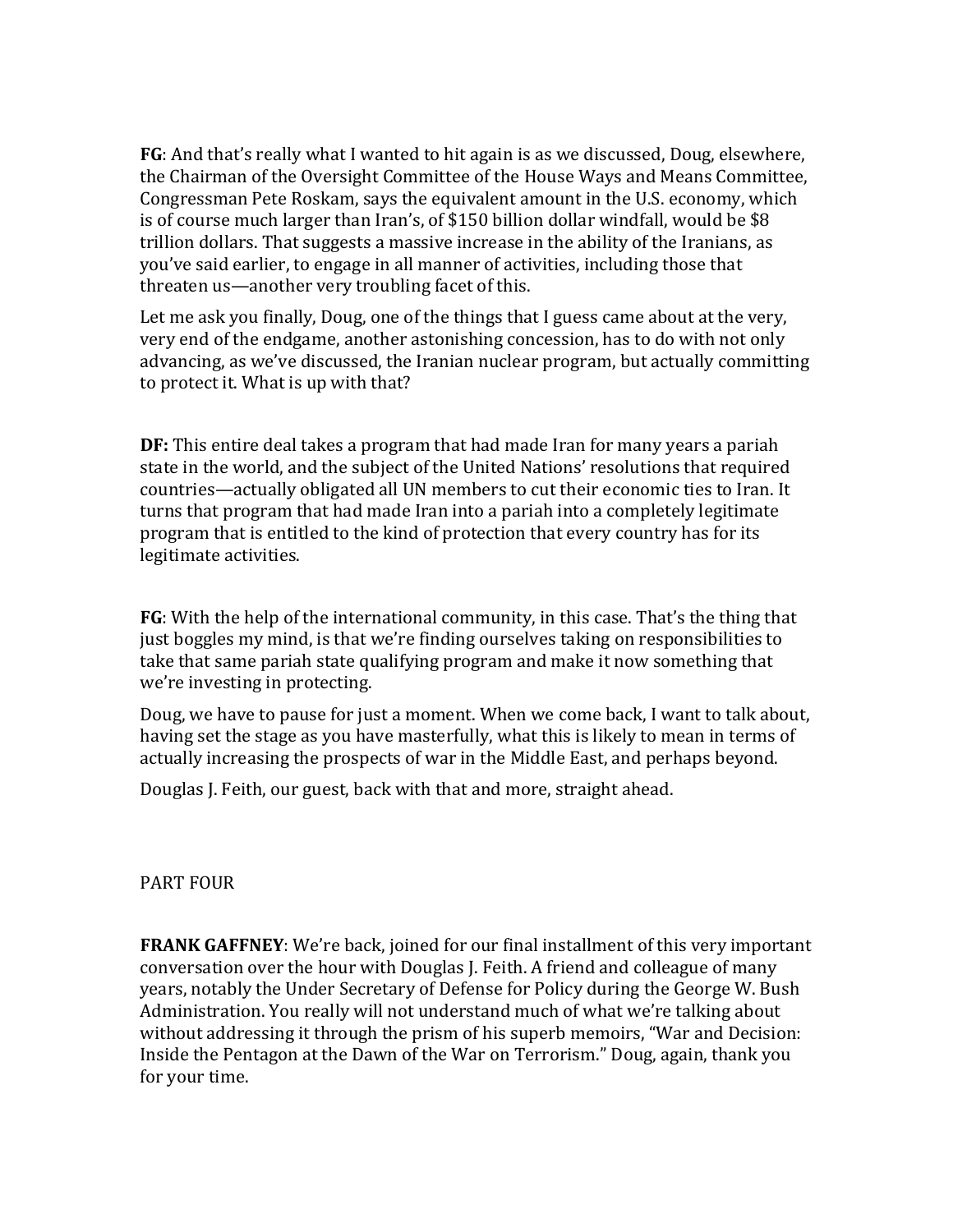Let's turn to crystal ball gazing, if we can. What do you think the prospects are, since much is now being made as we discussed earlier, of this deal as an alternative to war? That we may actually wind up with war as a result of this deal? A war that, by the way, I believe has been underway since 1979 on the part of the Iranians against this country and others. But the possibility of it turning into something vastly worse through the reasons we've just been discussing.

**DOUG FEITH**: Well, one of the famous traits of many governments all over the world throughout history is that they accomplish the opposite of their intended result. I think that this deal on the Iranian nuclear program is going to have the effect of increasing the drive of many other countries in the region and around the world, to get nuclear weapons of their own. I think one of the worst consequences of legitimating the Iranian program after years of efforts by the International Atomic Energy Agency and the UN Security Council and the European Union negotiators, and then the group that negotiated this deal—one of the consequences of Iran's defying all of them, and violating its nonproliferation obligations under the nonproliferation treaty, and doing all of that and then emerging on the other side as a victor that gets rewarded and gets sanctions lifted and everything else without having to actually give up its nuclear weapons program, is that the Iranians proved that they can defy and essentially destroy, the non-proliferation architecture of the world without penalty.

That lesson is going to be seen and heeded by, in the first instance, all their neighbors in the Middle East. I think it's likely that we will see an interest in nuclear weapons programs on the part of Saudi Arabia, Egypt, Turkey, and other countries. I think that that will have effects not only in the Middle East but around the world. Moreover, one of the most worrisome aspects of this entire horrible deal, is not simply the bad things that Iran will do, but even if Iran completely complies with its obligations, one of the consequences of this deal is going to be to encourage other countries around the world to get their own nuclear weapons programs.

If we wind up down the road, in 10, 20, 30 years down the road, with a world in which in twenty countries or thirty countries have their own nuclear weapons, the likelihood of nuclear war increases enormously. And the world becomes a much more dangerous place. That's something that is extremely ironic because this president came into office committed to what he called "Nuclear Zero," or a world with zero nuclear weapons—which I think is an unrealistic goal anyway. But he's going to wind up achieving a world with two, three, four times the number of nuclear weapons countries as a result of this extremely ill-advised diplomacy that he's done with the Iranians.

**FG**: And you know, Doug, one of the things that I'm struck by—I think you're absolutely right of course—is that countries that seek this kind of capability, especially under circumstances in which they feel an imminent threat from this rising hegemon, is that they don't have to go about it the way the Iranians have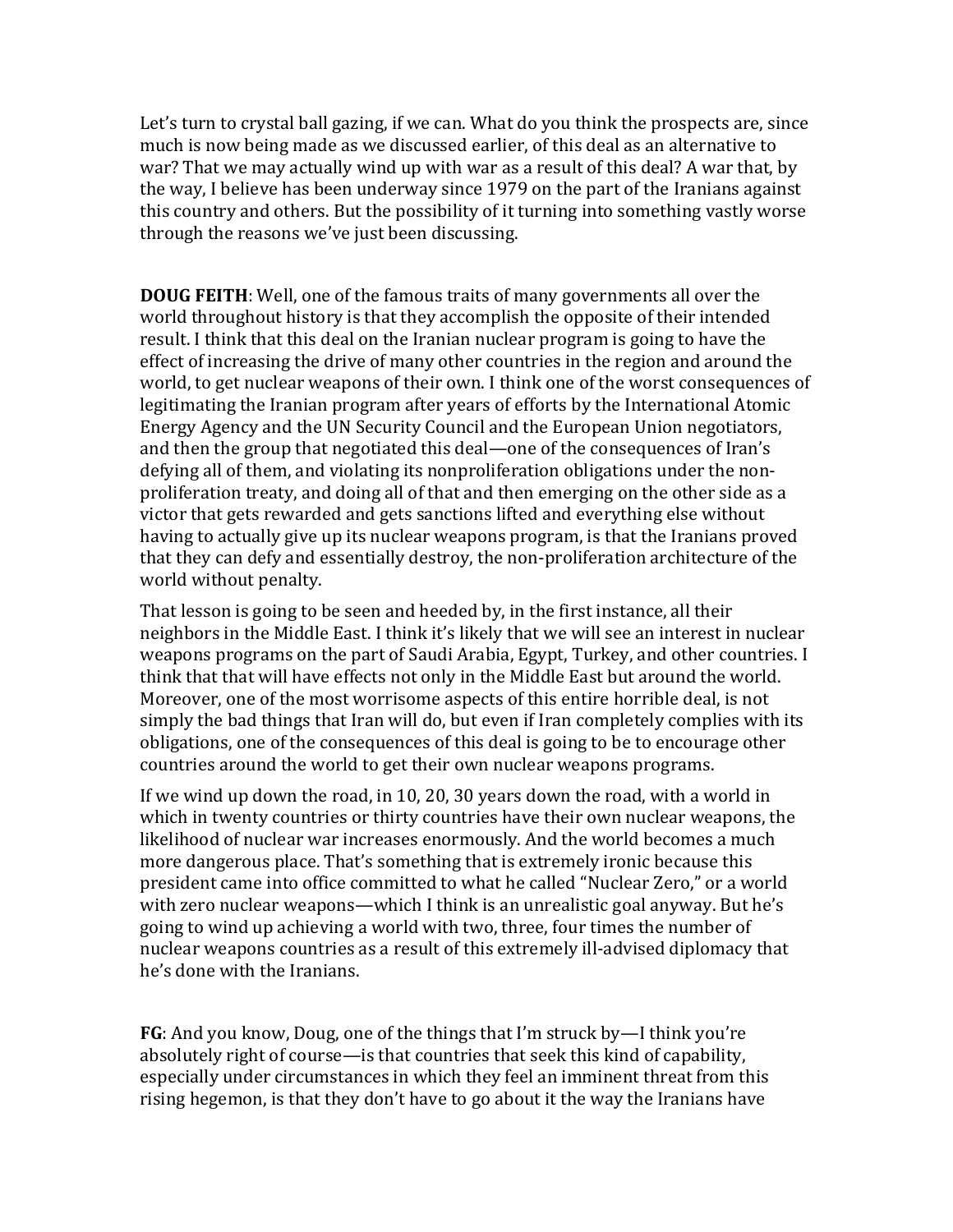done. Painstakingly, and covertly building all of the necessary elements of the food chain, if you will, of a nuclear weapons program. They can simply buy them. There seem to be people who are quite willing to sell them, and probably Pakistan—they have in the past, with A.Q. Khan's network—but also presumably the cash-strapped North Korea. So we may see this upon us rather quickly, and as you say, it seems to me not only the real prospect of nuclear war in a very difficult and dangerous part of the world, but possibly not one that can be contained to it.

That brings me to perhaps our last question, or line of questioning Doug, about the decision of the Obama Administration to pursue UN approval of this deal through the Security Council on Monday, before Congress was given an opportunity—even under the very truncated and, I think, anti-Constitutional arrangements set out by the Corker-Cardin deal.

Talk about the role of the UN, the role of the Administration in sort of raising up its authority over our own sovereign decision making process, such as it is.

**DF**: Well, the president has closed off he options that Congress had by going to the UN and getting the sanctions removed before he's even heard from Congress as to whether it approves this deal. I think members of Congress have every right to be angry that the president showed basically no respect at all for our Congress' views on this subject before he took the crucial action of removing those sanctions.

What a lot of people don't understand is--you hear from the debates on television and radio that this is not a fact that people appreciate it—if the president had not gone to the UN to remove those sanctions, the situation would be this: those sanctions said that the Iranians have to actually roll back their nuclear program. Those sanctions said that there were severe economic penalties imposed on Iran, unless Iran, for example, completely stopped enrichment of Uranium. It said that those sanctions cannot be removed unless the UN weapons inspectors certified that the Iranians had done a long list of things, including things like completely stop their Uranium enrichment.

Now, had this deal not been made, those sanctions would have remained in place. And even if the Chinese and the Russians regretted that they supported the sanctions to begin with, there is nothing they could have done about them, because in order to remove them you would have to pass a new resolution that the United States would have to vote for—we had a veto. So we could have kept those sanctions in place indefinitely.

When the President says that there was no alternative to this deal, the alternative would have been to simply leave those UN sanctions, which were quite tough. Now, it's important to understand that they were not tough enough to actually force the Iranians to give up their weapons program. That's been clear. But they were tough enough to do really severe economic harm to Iran. That at least limited the Iranian government's ability to do harm.